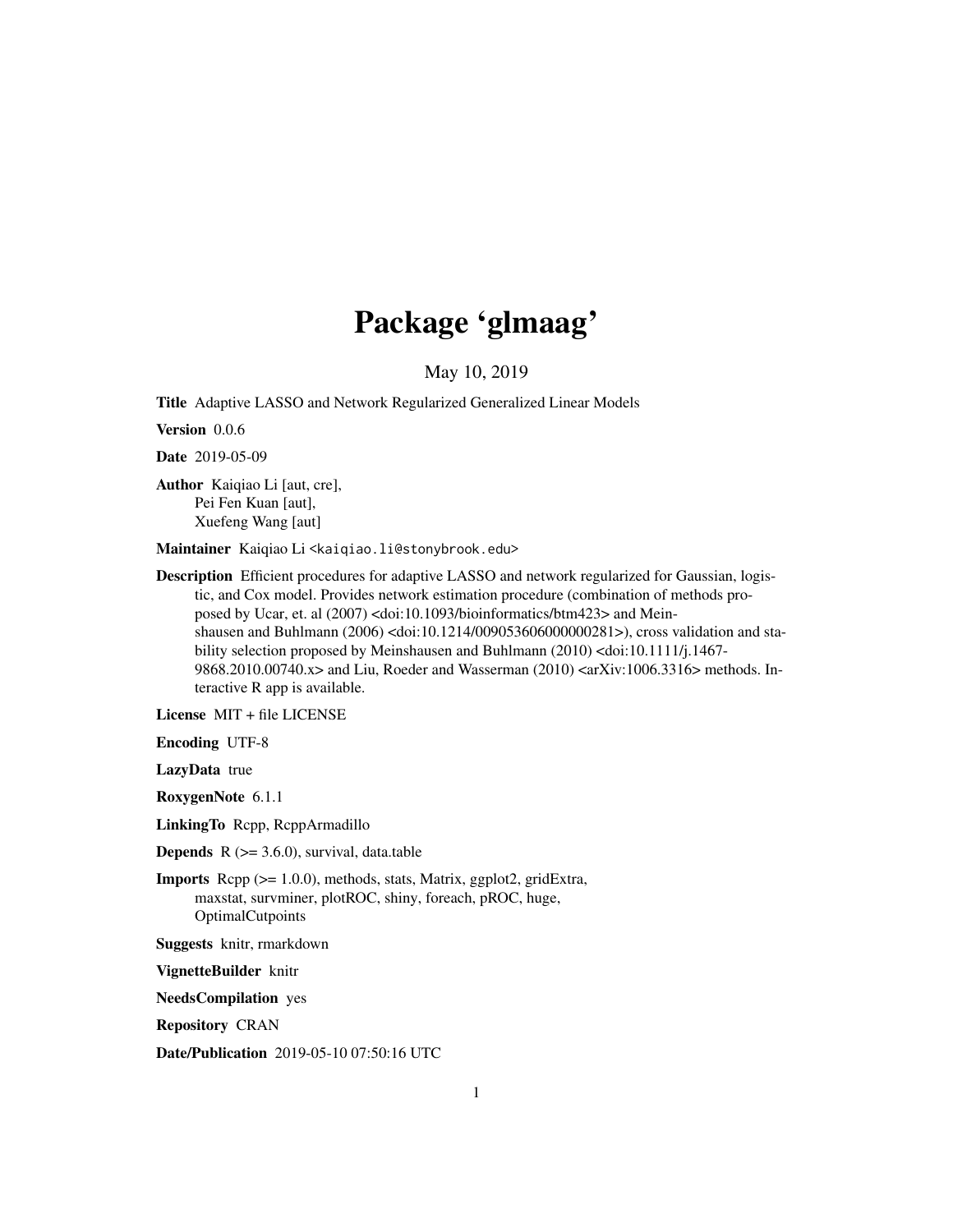# <span id="page-1-0"></span>R topics documented:

|                                                                                                                                                                  | 3              |
|------------------------------------------------------------------------------------------------------------------------------------------------------------------|----------------|
|                                                                                                                                                                  | $\overline{4}$ |
|                                                                                                                                                                  | $\overline{4}$ |
|                                                                                                                                                                  | 6              |
|                                                                                                                                                                  | 7              |
|                                                                                                                                                                  | 8              |
|                                                                                                                                                                  | 8              |
|                                                                                                                                                                  | - 9            |
|                                                                                                                                                                  |                |
|                                                                                                                                                                  |                |
|                                                                                                                                                                  |                |
|                                                                                                                                                                  |                |
|                                                                                                                                                                  |                |
|                                                                                                                                                                  |                |
| $predict.cv_glmaag 14$                                                                                                                                           |                |
|                                                                                                                                                                  |                |
|                                                                                                                                                                  |                |
|                                                                                                                                                                  |                |
|                                                                                                                                                                  |                |
|                                                                                                                                                                  |                |
|                                                                                                                                                                  |                |
|                                                                                                                                                                  |                |
| tune network $\ldots$ , $\ldots$ , $\ldots$ , $\ldots$ , $\ldots$ , $\ldots$ , $\ldots$ , $\ldots$ , $\ldots$ , $\ldots$ , $\ldots$ , $\ldots$ , $\frac{21}{21}$ |                |
|                                                                                                                                                                  |                |
|                                                                                                                                                                  |                |

#### **Index** [23](#page-22-0)

coef.cv\_glmaag *Coefficients*

#### Description

Get the coefficients estimated by the cv\_glmaag model

#### Usage

## S3 method for class 'cv\_glmaag'  $\csc(f(\text{object}, \text{type1se} = T, \ldots))$ 

| object  | the estimated cv_glmaag model                       |
|---------|-----------------------------------------------------|
| type1se | whether or not used 1 SE error (default to be TRUE) |
| .       | $\cdots$                                            |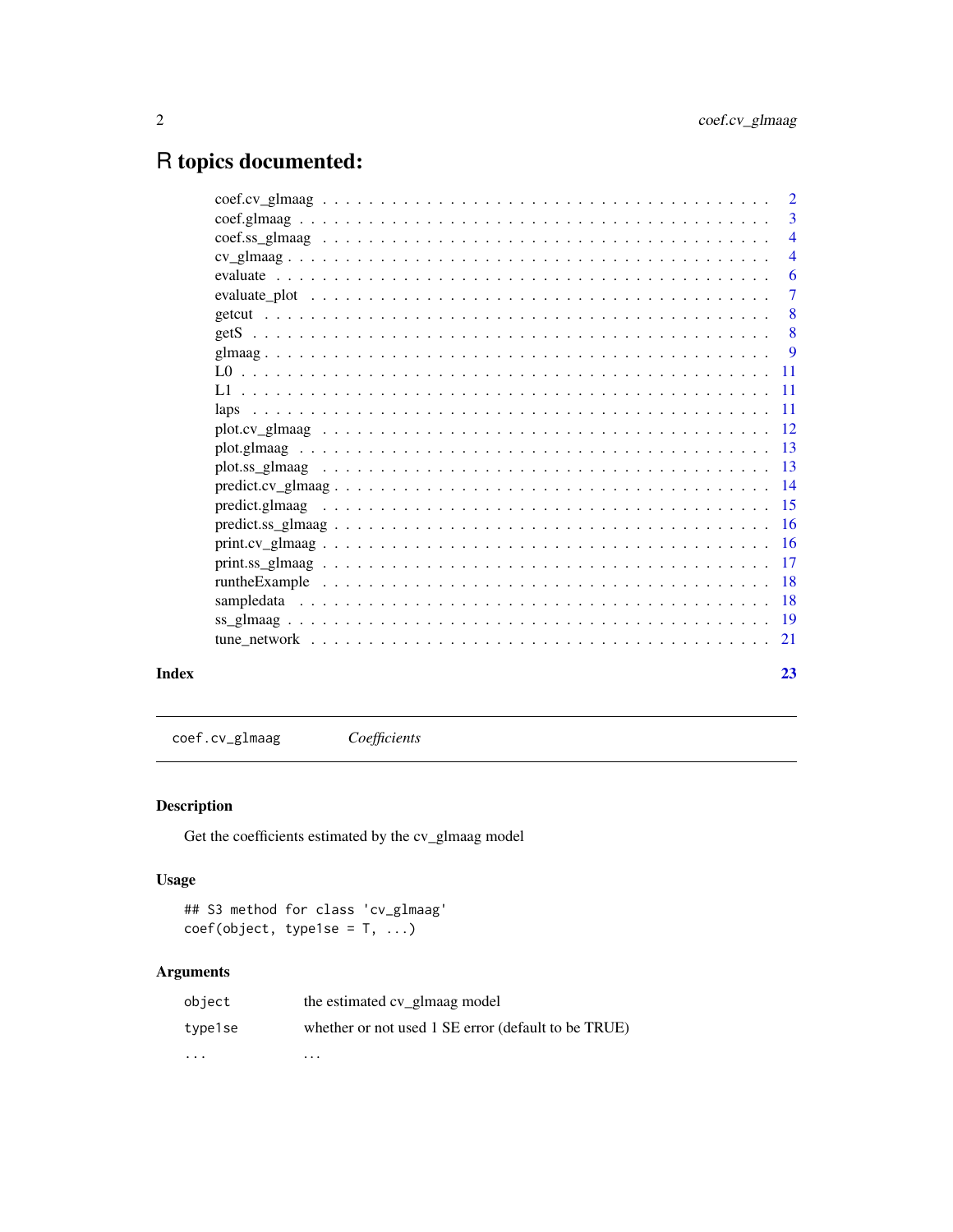#### <span id="page-2-0"></span>coef.glmaag 3

#### Value

estimated coefficient included intercept (Cox model does not return intercept)

#### Examples

```
data(sampledata)
data(L0)
y <- sampledata$Y_Gau
x \leftarrow sampledata[, -(1:3)]
cvwhich \leq sample(rep(0:4, length.out = length(y)))
mod \leq cv_glmaag(y, x, L0, cvwhich = cvwhich)
cc <- coef(mod)
```
coef.glmaag *Coefficients for glmaag*

#### Description

Get coefficients for glmaag objects

#### Usage

## S3 method for class 'glmaag' coef(object, lam1, lam2, ...)

#### Arguments

| object  | fitted glmaag object                                                |
|---------|---------------------------------------------------------------------|
| $l$ am1 | lambda1 sequence need coefficients, must be within the fitted model |
| lam2    | lambda2 sequence need coefficients, must be within the fitted model |
|         | .                                                                   |

#### Value

coefficients

```
data(sampledata)
data(L0)
y <- sampledata$Y_Gau
x \leftarrow sampledata[, -(1:3)]
mod \leq glmaag(y, x, L0)
cc <- coef(mod)
```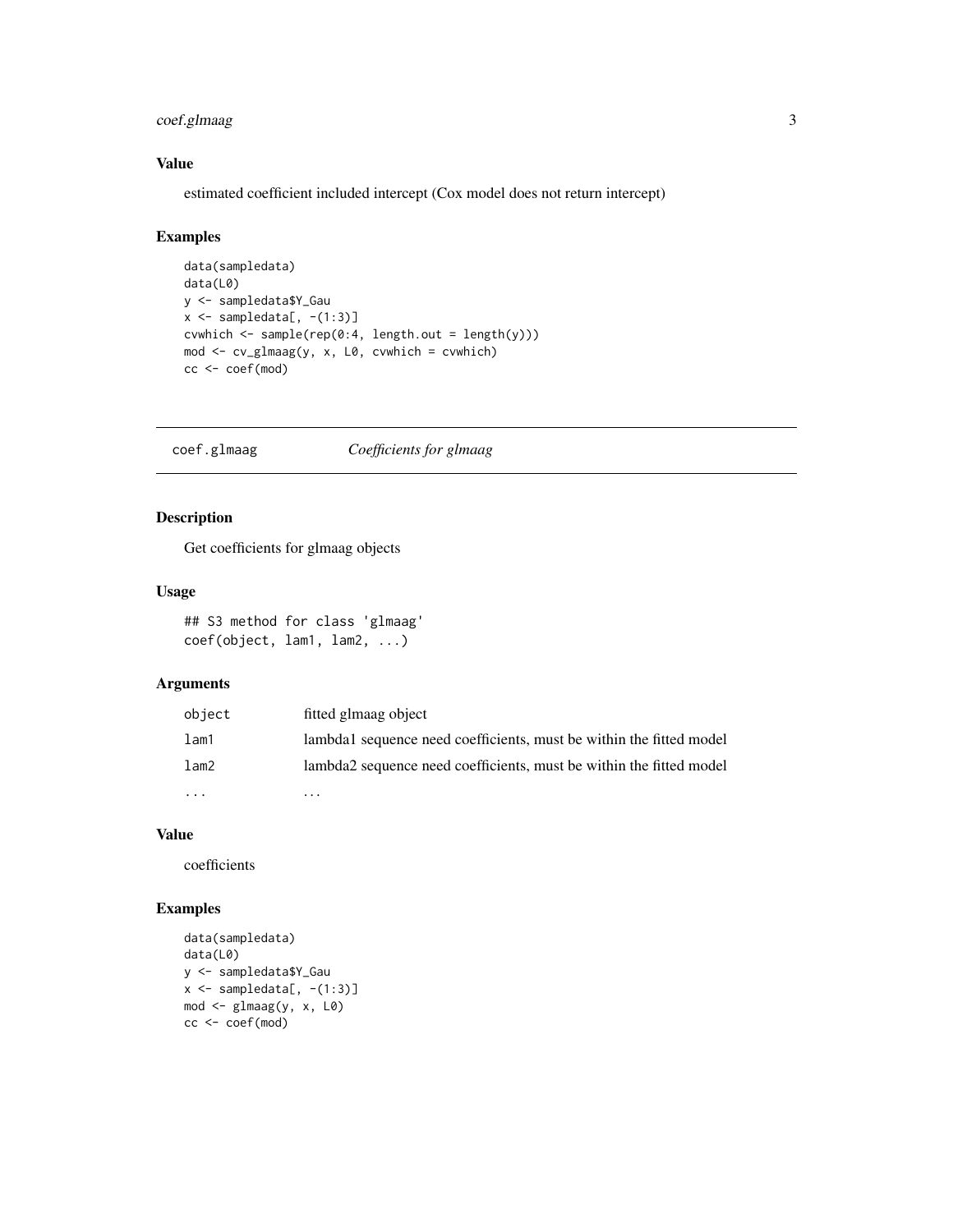<span id="page-3-0"></span>

Get the coefficients tuned by stability selection

#### Usage

```
## S3 method for class 'ss_glmaag'
coef(object, ...)
```
#### Arguments

object the model estimated via stability selection ... . . .

#### Value

the optimal coefficients get from stability selection including intercept (except for Cox)

#### Examples

```
data(sampledata)
data(L0)
y <- sampledata$Y_Gau
x <- sampledata[, 4:6]
mod <- ss_glmaag(y, x, L0[seq_len(3), seq_len(3)], nsam = 3)
cc <- coef(mod)
```
cv\_glmaag *Cross validation for glmaag*

#### Description

Do k-fold cross-validation for glmaag

#### Usage

```
cv_g1maag(y, x, L, nfolds = 5, cvwhich, foldseed, stratify = T,
  gam = 1, tune = F, est = T, lam1, lam2, dfmax, w0, adaptl1 = T,
  adapt12 = T, pind, intercept = T, standardize = T,
 maxiter = 10000, cri = 0.001, fam = "Gaussian", measdev = T,
  type1se = T, parallel = F)
```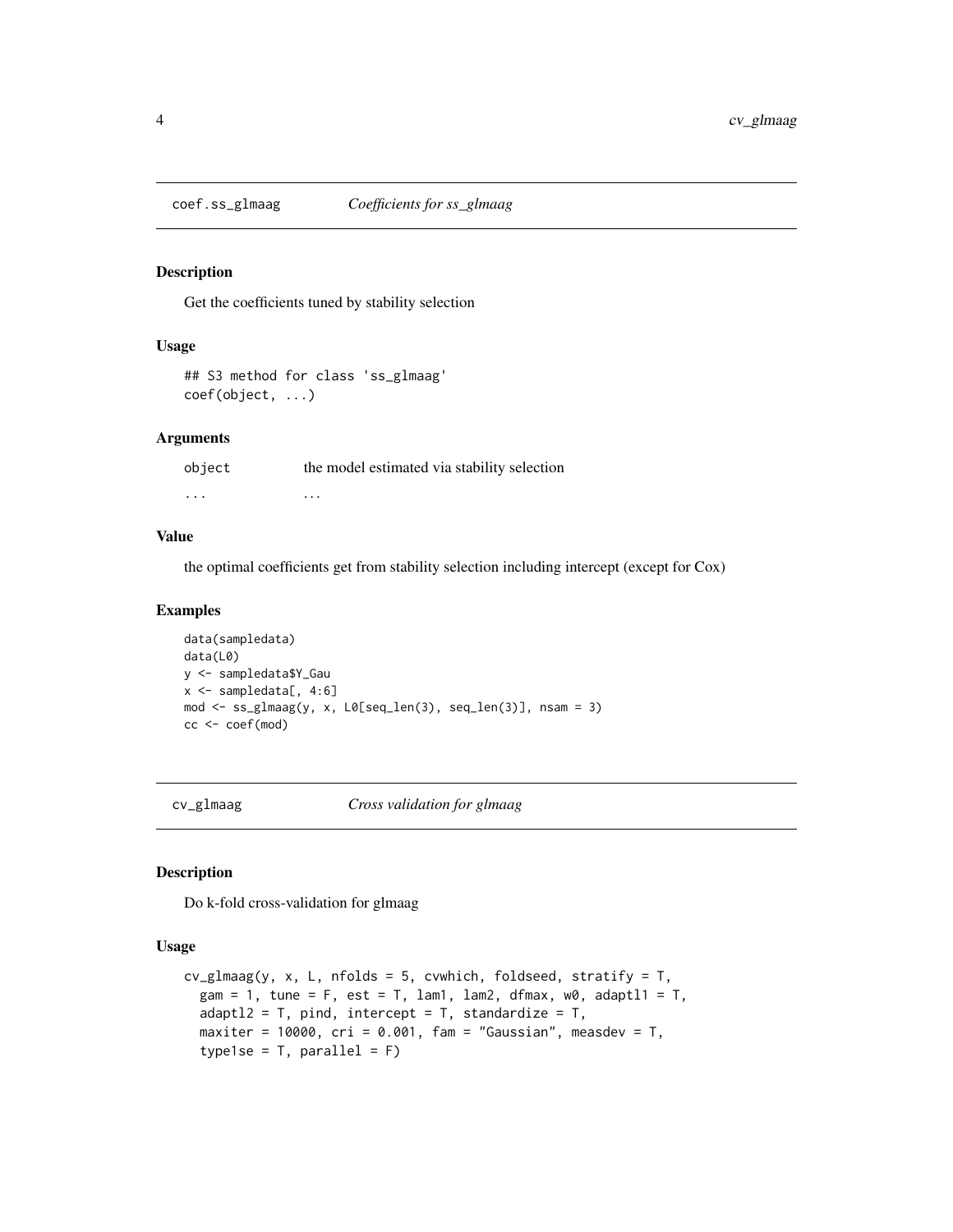## cv\_glmaag 5

| у           | outcome                                                                                                                                                                                               |
|-------------|-------------------------------------------------------------------------------------------------------------------------------------------------------------------------------------------------------|
| х           | predictors matrix                                                                                                                                                                                     |
| L           | Laplacian matrix for the first network                                                                                                                                                                |
| nfolds      | number of folds used in cross validation, default to be five                                                                                                                                          |
| cvwhich     | fold assignment, start from zero, if missing do random cross validation                                                                                                                               |
| foldseed    | the random seed for cross validation design                                                                                                                                                           |
| stratify    | whether to do stratified cross validation for Logistic or Cox model, default to be<br><b>TRUE</b>                                                                                                     |
| gam         | The power of weights of L1 penalty, default to be ones                                                                                                                                                |
| tune        | whether to tune the input network with estimated network or identity matrix,<br>ignored if no input network                                                                                           |
| est         | when there is no input network whether to use estimated network or identiy<br>matrix (elastic net) or mixed the network with estimated network or identity<br>matrix, default to be estimated network |
| lam1        | The tuning parameters for L1 penalty. If not defined, searched by default                                                                                                                             |
| lam2        | The tuning parameters for quadratic penalty. If not defined, searched by default                                                                                                                      |
| dfmax       | maximum number of parameters allowed in the model, default to be p/2                                                                                                                                  |
| w0          | Weights for L1 penalty. If not defined, estimated via quadratic penalyzed re-<br>gression                                                                                                             |
| adaptl1     | whether to adapt the L1 penalty, default to be TRUE                                                                                                                                                   |
| adaptl2     | whether to adapt the sign for quadratic penalty, default to be TRUE                                                                                                                                   |
| pind        | indicator vector whether to put L1 penalty on the feature, 1 means penalyzed<br>while 0 means not penalyzed, default to be all ones (all penalyzed)                                                   |
| intercept   | whether to include intercept. Ignore for Cox regression                                                                                                                                               |
| standardize | whether to standardize predictors                                                                                                                                                                     |
| maxiter     | maximum number of iterations, default to be 500                                                                                                                                                       |
| cri         | stoppint criterion, default to be 0.001                                                                                                                                                               |
| fam         | family for the outcome, can be "Gaussian", "Logistic", and "Cox"                                                                                                                                      |
| measdev     | Whether to use deviance to tune, default to be deviance. If not, use mean absolue<br>error, area under ROC curve, or concordance index for Gaussian, Logistic, and<br>Cox                             |
| type1se     | whether to use one standard error or maximum rule, default to be one standard<br>error rule                                                                                                           |
| parallel    | whether to do parallel computing at each fold, need to set up parallel first, default<br>to be FALSE                                                                                                  |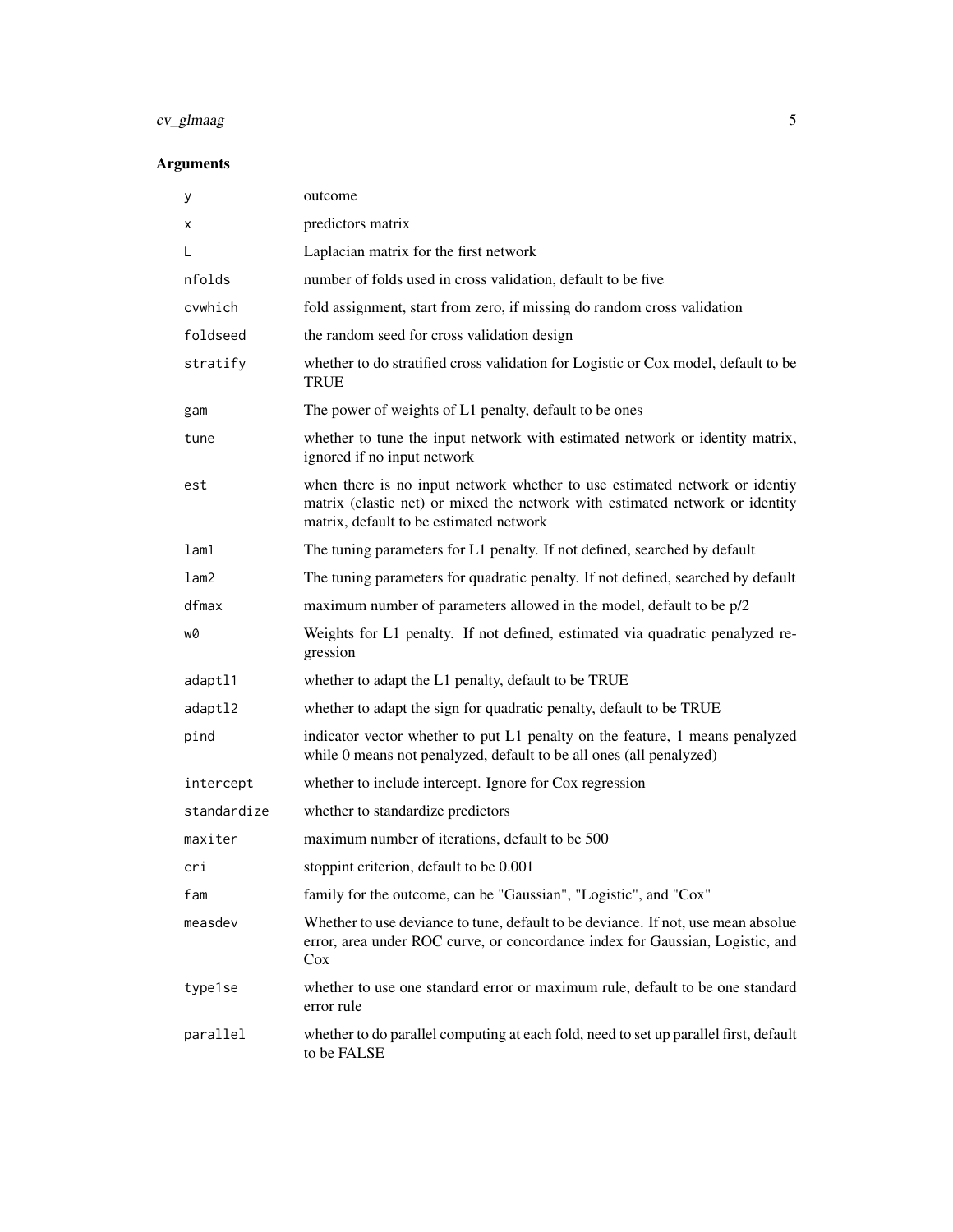<span id="page-5-0"></span>6 evaluate experience of the contract of the contract of the contract of the contract of the contract of the contract of the contract of the contract of the contract of the contract of the contract of the contract of the c

#### Value

| input         | input predictor matrix                                       |
|---------------|--------------------------------------------------------------|
| inputweight   | estimated weights if mixing network                          |
| lambda1       | lambda1 path that has been searched                          |
| lambda1       | lambda1 path that has been searched                          |
| lambda1_max   | selected lambda1 based on maximum rule                       |
| lambda2_max   | selected lambda2 based on maximum rule                       |
| lambda1_1se   | selected lambda1 based on one standard error rule            |
| lambda2_1se   | selected lambda2 based on one standard error rule            |
| <b>CVM</b>    | the mean cross validation accuracy                           |
| cv1se         | the standard error of cross validation accuracy              |
| cvn           | the mean number of parameter estimated among folds           |
| $n_{max}$     | number of selected features based on maximum rule            |
| n_1se         | number of selected features based on one standard error rule |
| intercept_max | estimated intercept based on maximum rule                    |
| intercept_1se | estimated intercept based on one standard error rule         |
| coef_max      | estimated coefficients based on maximum rule                 |
| coef_1se      | estimated coefficients based on one standard error rule      |
| fam           | family of outcome                                            |
| measure       | measure in cross validation                                  |

#### Examples

```
data(sampledata)
data(L0)
y <- sampledata$Y_Gau
x \leftarrow sampledata[, -(1:3)]
cvwhich <- sample(rep(0:4, length.out = length(y)))
mod <- cv_glmaag(y, x, L0, cvwhich = cvwhich)
```
evaluate *Evaluate prediction*

#### Description

Evaluate goodness of prediction.

#### Usage

```
evaluate(y\_pre, y, cutpoint = 0.5, fam = "Gaussian")
```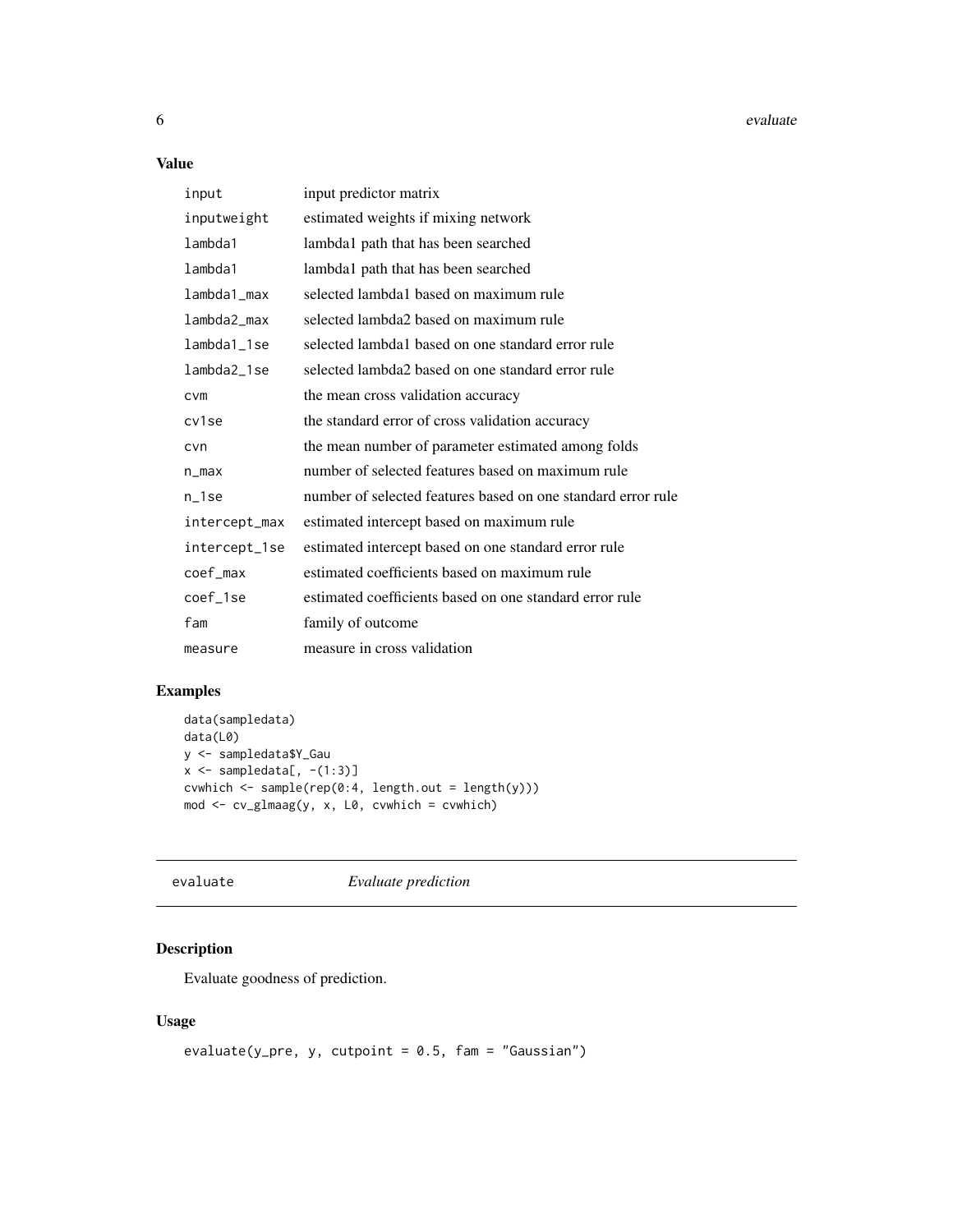#### <span id="page-6-0"></span>evaluate\_plot 7

#### Arguments

| y_pre    | predicted value                                                                            |
|----------|--------------------------------------------------------------------------------------------|
|          | actual values (class for binary phenotype and Surv object for right censored<br>phenotype) |
| cutpoint | cutpoints for binary phenotype, default to be 0.5                                          |
| fam      | family of the phenotype, can be "continous", "binary", or "Cox"                            |

#### Value

goodness of prediction

#### Examples

```
x < - rnorm(100)
y <- rnorm(100)
evaluate(x, y)
```
evaluate\_plot *Prediction visualization*

#### Description

Sample plots for prediction evaluation (scatter plot for Gaussian, ROC curve for logistic, and Kaplan Meier curve for Cox)

#### Usage

```
evaluate_plot(y_pre, y_test, fam = "Gaussian", mod, y_train, cutp)
```
#### Arguments

| y_pre   | predicted value                                                               |
|---------|-------------------------------------------------------------------------------|
| y_test  | actual value                                                                  |
| fam     | type of predicted outcome, can be "Gaussian" (default), "Logisitc", and "Cox" |
| mod     | fitted glmagarph model, must be available for Cox if cutpoint not provided    |
| v_train | the training outcome to obtain                                                |
| cutp    | cutpoint for Cox model                                                        |

#### Value

plots

```
x <- rnorm(100)
y <- x + rnorm(100)
evaluate_plot(x, y)
```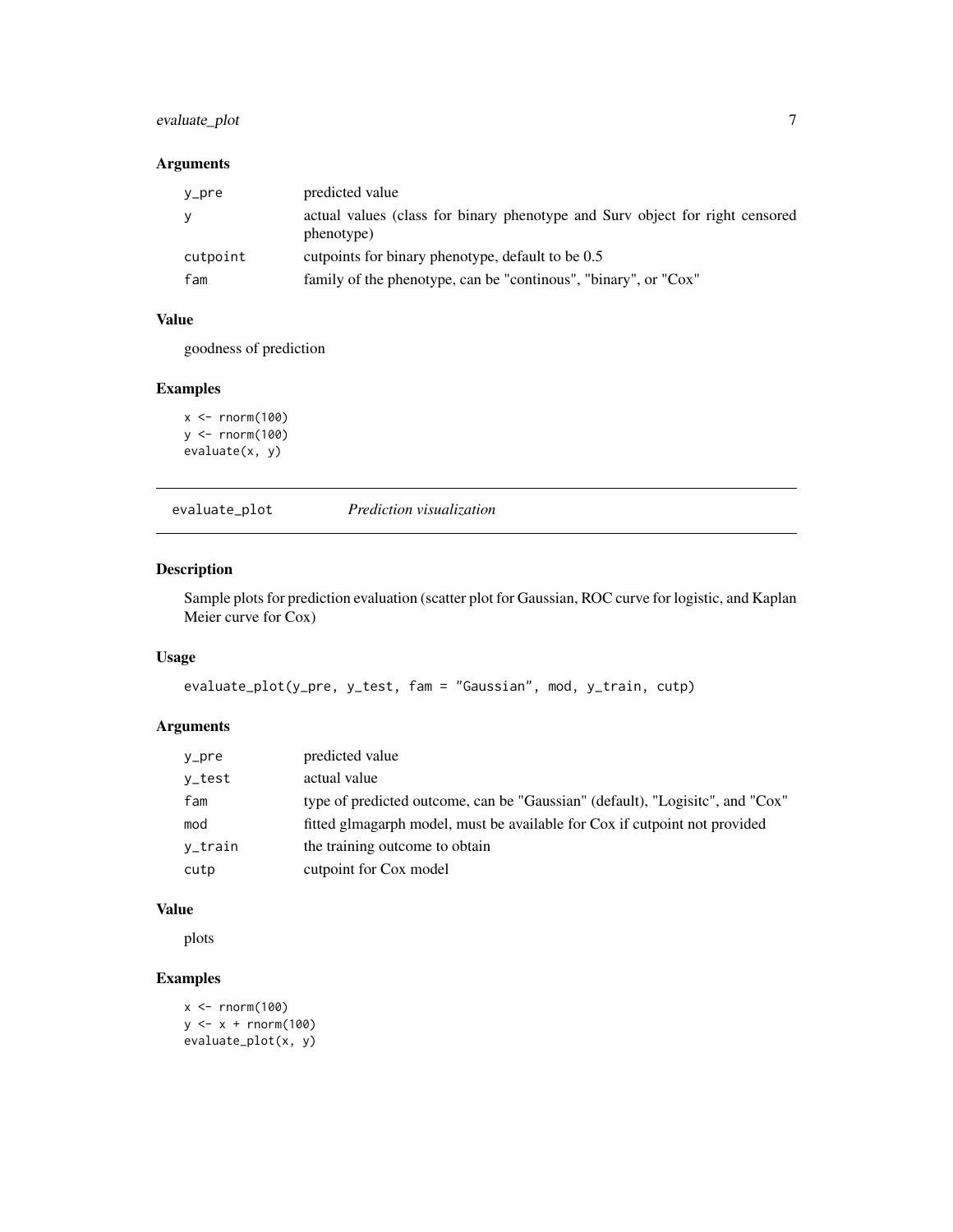<span id="page-7-0"></span>Obtain optimal cut point based on Youden index for binary phenotype and log rank test for right censored phenotype.

#### Usage

getcut(pre, act, fam = "Logistic")

#### Arguments

| pre | predicted value                                                                            |
|-----|--------------------------------------------------------------------------------------------|
| act | actual values (class for binary phenotype and Surv object for right censored<br>phenotype) |
| fam | the family of the outcome, can be "Gaussian", "Logistic" or "Cox"                          |

#### Value

optimal cut point

#### Examples

 $x < -$  rnorm(100)  $y \leftarrow$  as.numeric(x + rlogis(100) > 0) getcut(x, y)

getS *Estimate standardized Laplacian matrix*

#### Description

Estimate standardized Laplacian matrix given data using gene co-expression network method

#### Usage

 $gets(x, sparse = T)$ 

|        | data                                                               |
|--------|--------------------------------------------------------------------|
| sparse | estimate a sparse network or not, default to be T, but may be slow |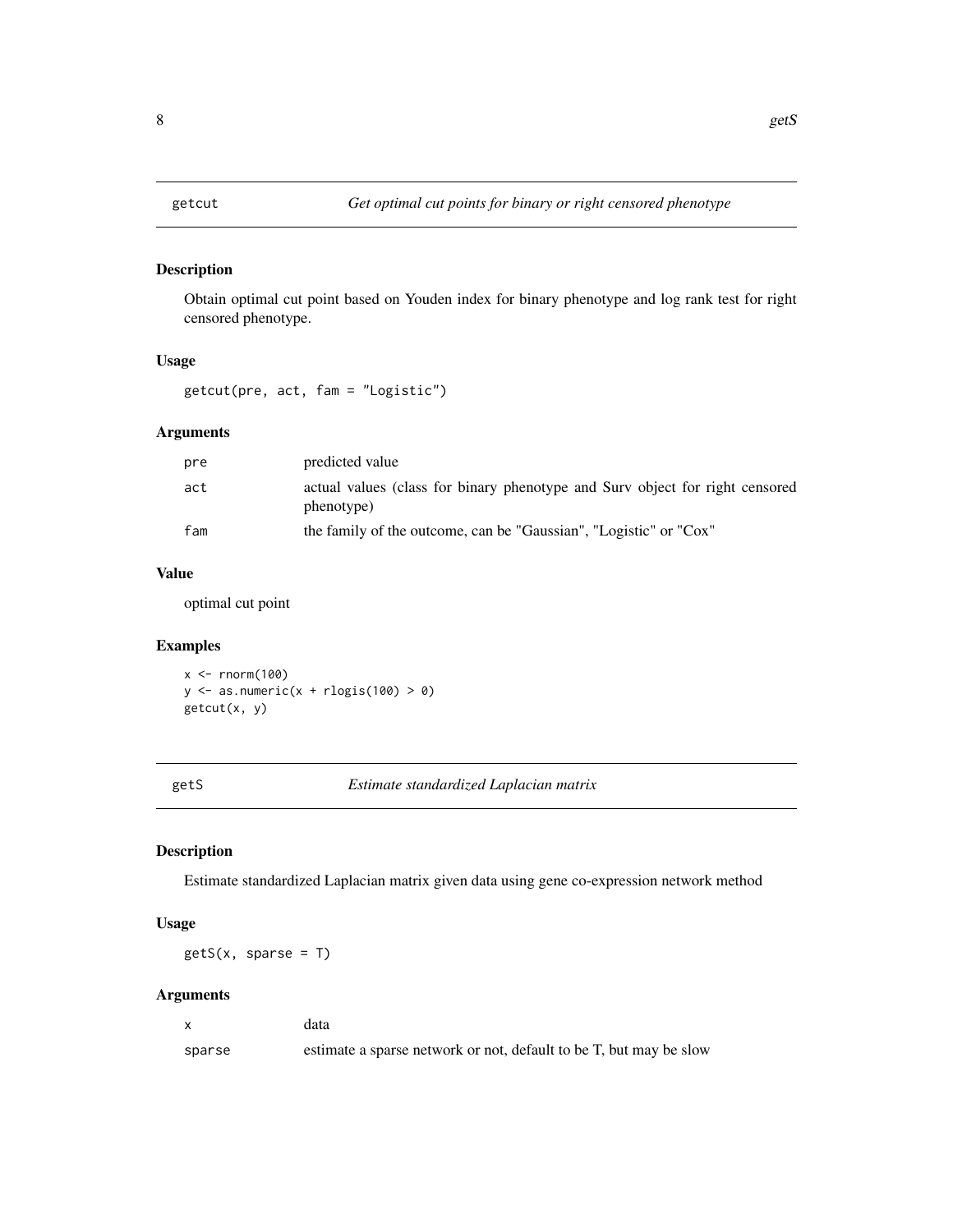#### <span id="page-8-0"></span>glmaag is also been also been also been also been also been also been also been also been also been also been a

#### Value

standardized laplacian matrix

#### References

Ucar D, Neuhaus I, Ross-MacDonald P, Tilford C, Parthasarathy S, et al. (2007) Construction of a reference gene association network from multiple profiling data: application to data analysis. Bioinformatics 23: 2716-2724.

Meinshausen, N., & B"uhlmann, P. (2006). High-dimensional graphs and variable selection with the lasso. The annals of statistics, 1436-1462.

#### Examples

xx <- matrix(rnorm(12), 3, 4) ss <- getS(xx, FALSE)

glmaag *Fit glmaag model*

#### Description

Fit the glmaag model with given tuning parameters without cross validation or stability selection

#### Usage

```
glmaag(y, x, L, tune = F, est = T, gam = 1, lam1, lam2, n folds = 5,dfmax, w0, adaptl1 = T, adaptl2 = T, pind, intercept = T,
  standardize = T, maxiter = 10000, cri = 0.001, fam = "Gaussian",measdev = T, type1se = T, parallel = F)
```

| y            | outcome                                                                                                                |
|--------------|------------------------------------------------------------------------------------------------------------------------|
| $\mathsf{x}$ | predictors matrix                                                                                                      |
| L            | Laplacian matrix for the network                                                                                       |
| tune         | whether to tune with an estimated network, default to be FALSE                                                         |
| est          | whether to estimate a network from the data                                                                            |
| gam          | the parameter for 11 adaptive weight, default to be ones                                                               |
| lam1         | The tuning parameters for L1 penalty. If not defined, searched by default                                              |
| lam2         | The tuning parameters for quadratic penalty. If not defined, searched by default                                       |
| nfolds       | number of folds used in cross validation to obatin network sign estimate and 11<br>weight estimate, default to be five |
| dfmax        | maximum number of parameters allowed in the model, default to be p/2                                                   |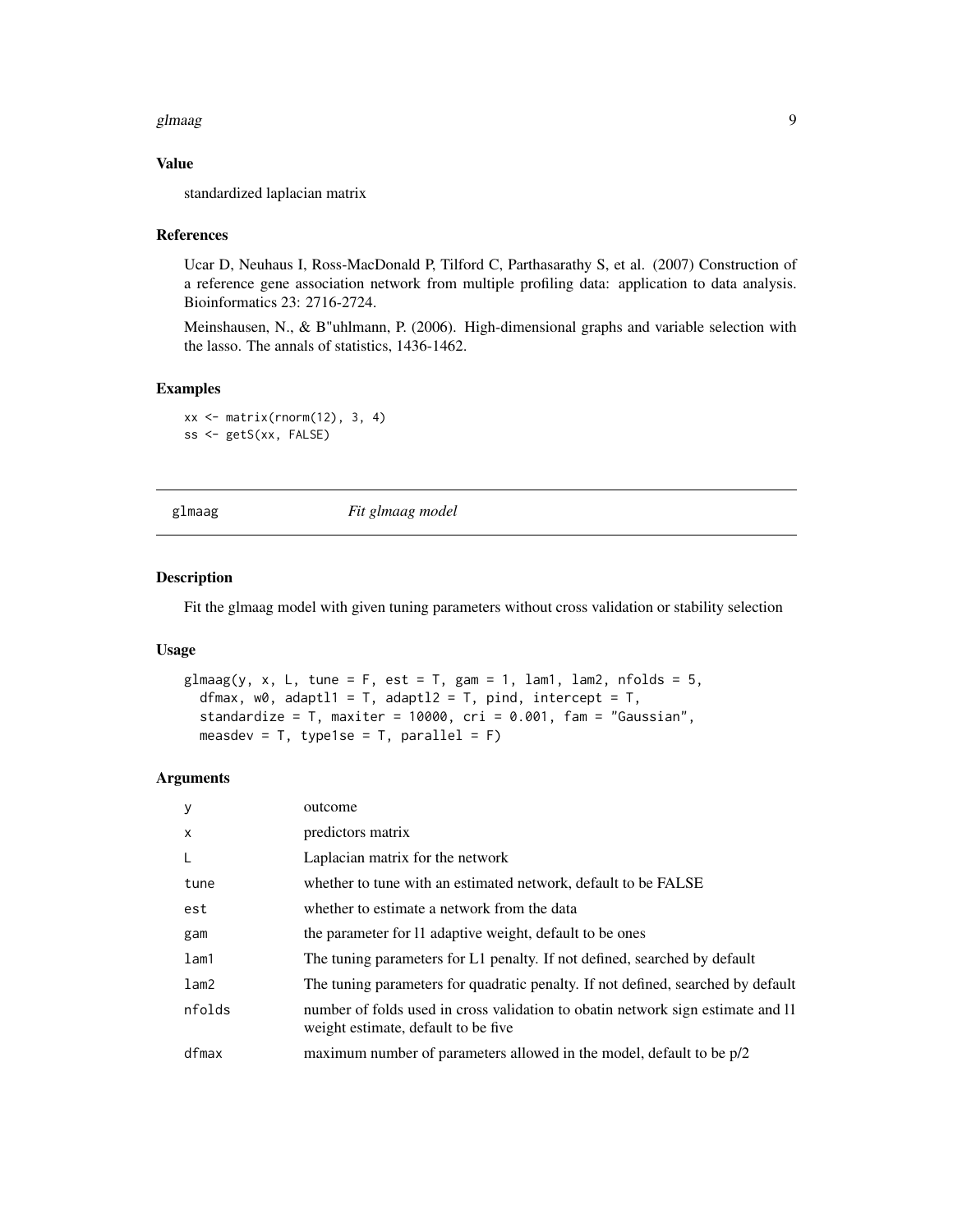| w0          | Weights for 11 penalty. If not defined, estimated via quadratic penalyzed regres-<br>sion                                                                                                                          |
|-------------|--------------------------------------------------------------------------------------------------------------------------------------------------------------------------------------------------------------------|
| adaptl1     | whether to adapt the 11 penalty, default to be TRUE                                                                                                                                                                |
| adaptl2     | whether to adapt the sign for quadratic penalty, default to be TRUE                                                                                                                                                |
| pind        | indicator vector whether to put L1 penalty on the feature, 1 means penalyzed<br>while 0 means not penalyzed, default to be all ones (all penalyzed)                                                                |
| intercept   | whether to include intercept. Ignore for Cox regression                                                                                                                                                            |
| standardize | whether to standardize predictors                                                                                                                                                                                  |
| maxiter     | maximum number of iterations, default to be 500                                                                                                                                                                    |
| cri         | stoppint criterion, default to be 0.001                                                                                                                                                                            |
| fam         | family for the outcome, can be "Gaussian", "Logistic", and "Cox"                                                                                                                                                   |
| measdev     | Whether to use deviance to tune when estimate 11 weight and network sign,<br>default to be deviance. If not, use mean absolue error, area under ROC curve, or<br>concordance index for Gaussian, Logistic, and Cox |
| type1se     | whether to use one standard error or maximum rule when estimate network sign<br>and 11 weight, default to be one standard error rule                                                                               |
| parallel    | whether to do parallel computing at each lambda2, need to set up parallel first,<br>default to be FALSE                                                                                                            |

#### Value

| input     | input predictors                                              |
|-----------|---------------------------------------------------------------|
| lambda1   | 11 penalty parameter search sequence                          |
| lambda2   | quadratic penalty parameter search sequence                   |
| ns        | number of parameters selected given provided tuning parameter |
| coefs     | coefficients estimated                                        |
| intercept | intercepts estimated                                          |
| loglik    | log likelihood estimated                                      |
| fam       | family of the outcome                                         |

```
data(sampledata)
data(L0)
y <- sampledata$Y_Gau
x \leq - sampledata[, -(1:3)]
mod <- glmaag(y, x, L0)
```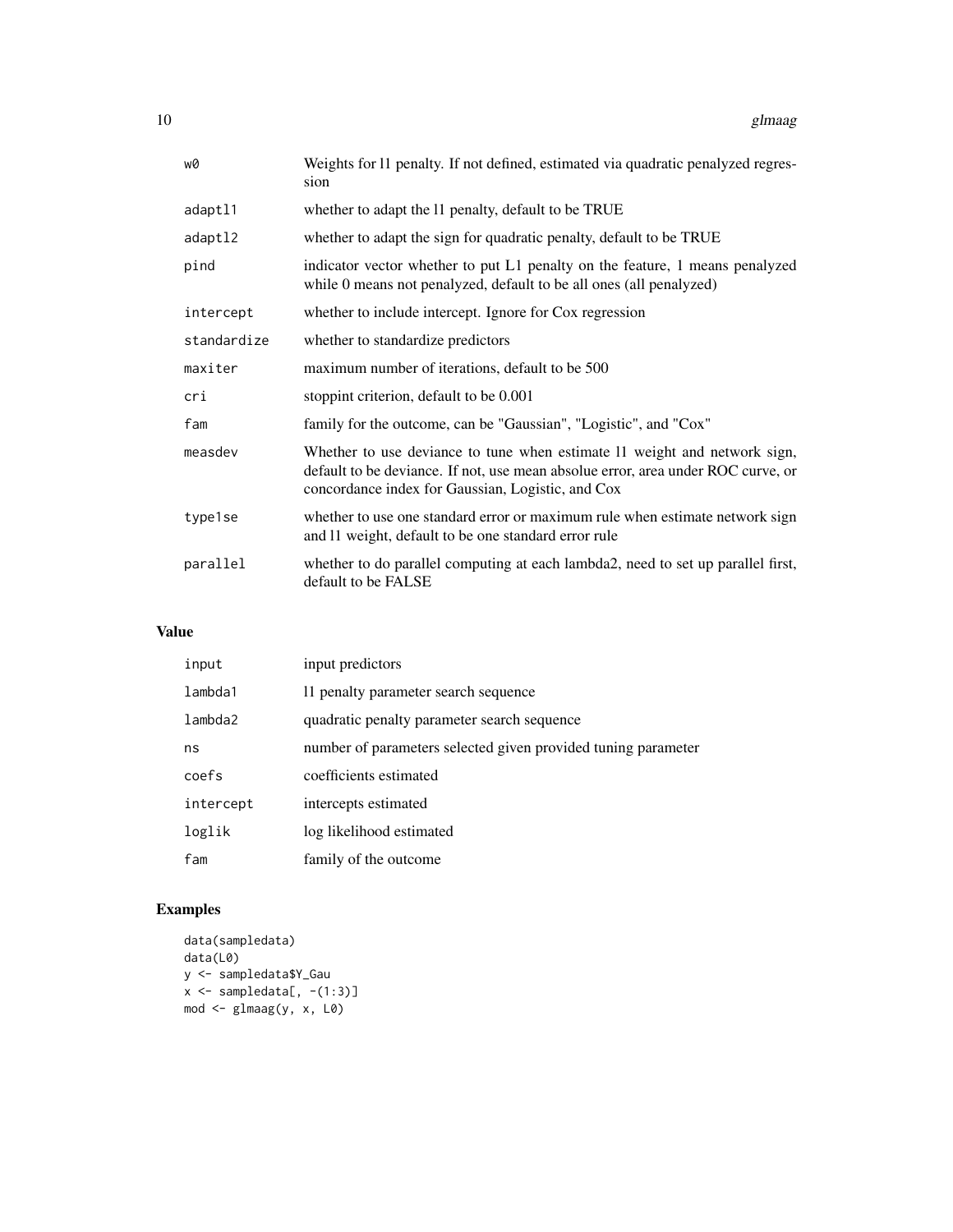<span id="page-10-0"></span>

A Laplacian matrix for the predictors

#### Usage

L0

#### Format

a matrix with 20 rows and 20 columns

### L1 *sample network 1*

#### Description

An alternative Laplacian matrix for the predictors

#### Usage

L1

#### Format

a matrix with 20 rows and 20 columns

laps *Standardized Laplacian matrix*

#### Description

Obtain standardized Laplacian matrix given adjacency matrix

#### Usage

laps(A)

#### Arguments

A adjacency matrix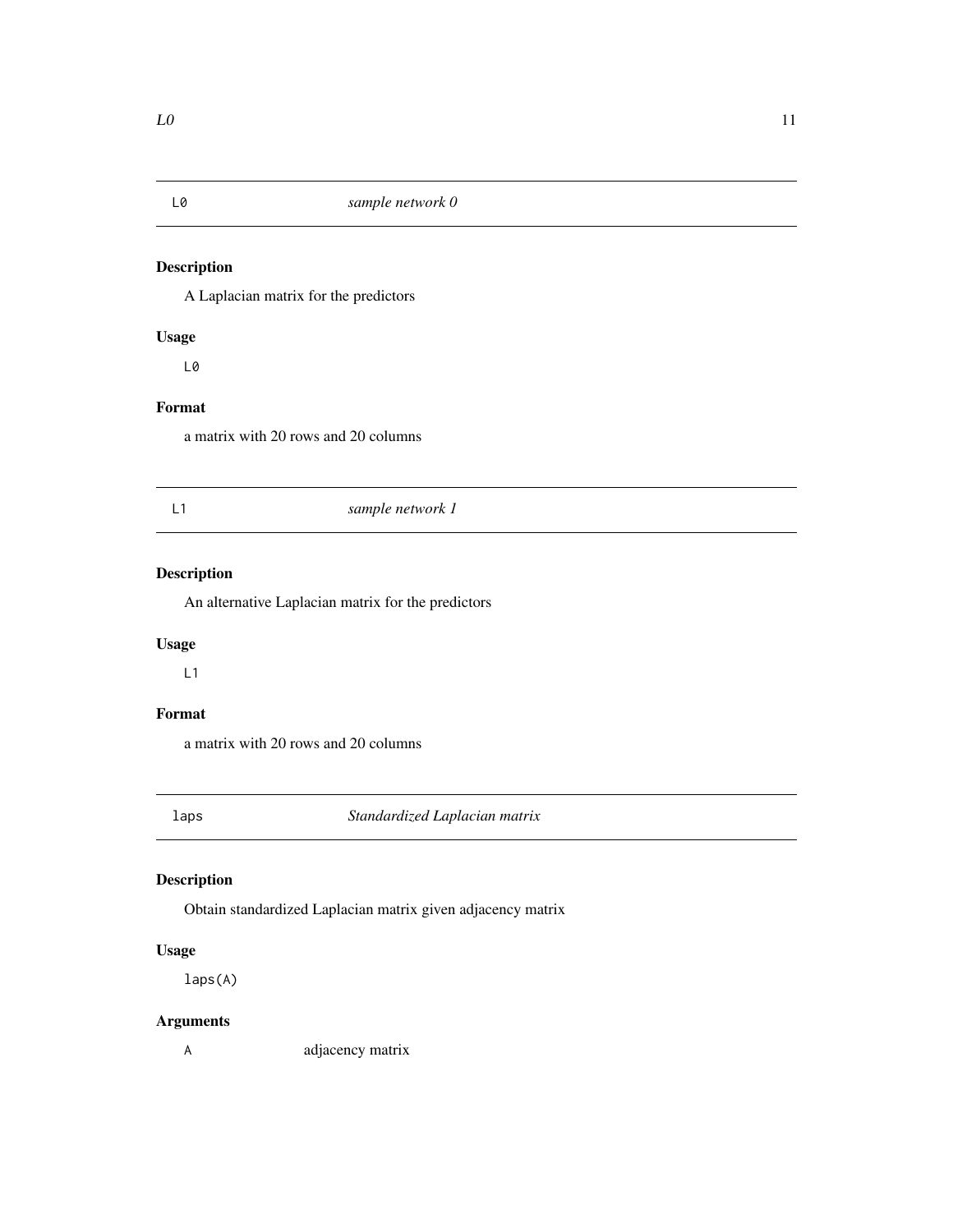#### Value

Laplacian matrix

#### Examples

```
a \leftarrow matrix(0, 2, 2)la <- laps(a)
```
plot.cv\_glmaag *Cross validation plot*

#### Description

plot cross validation performance paths

#### Usage

```
## S3 method for class 'cv_glmaag'
plot(x, col_count = 3, SE = T, ...)
```
#### Arguments

| x         | the cv_glmaag object                                               |
|-----------|--------------------------------------------------------------------|
| col_count | number of columns in the plots                                     |
| <b>SE</b> | whether or not plot the standared error curves (when $SE = TRUE$ ) |
|           | .                                                                  |

#### Value

plot generated by the model

```
data(sampledata)
data(L0)
y <- sampledata$Y_Gau
x \leftarrow sampledata[, -(1:3)]
cvwhich <- sample(rep(0:4, length.out = length(y)))
mod <- cv_glmaag(y, x, L0, cvwhich = cvwhich)
gg <- plot(mod, SE = FALSE)
```
<span id="page-11-0"></span>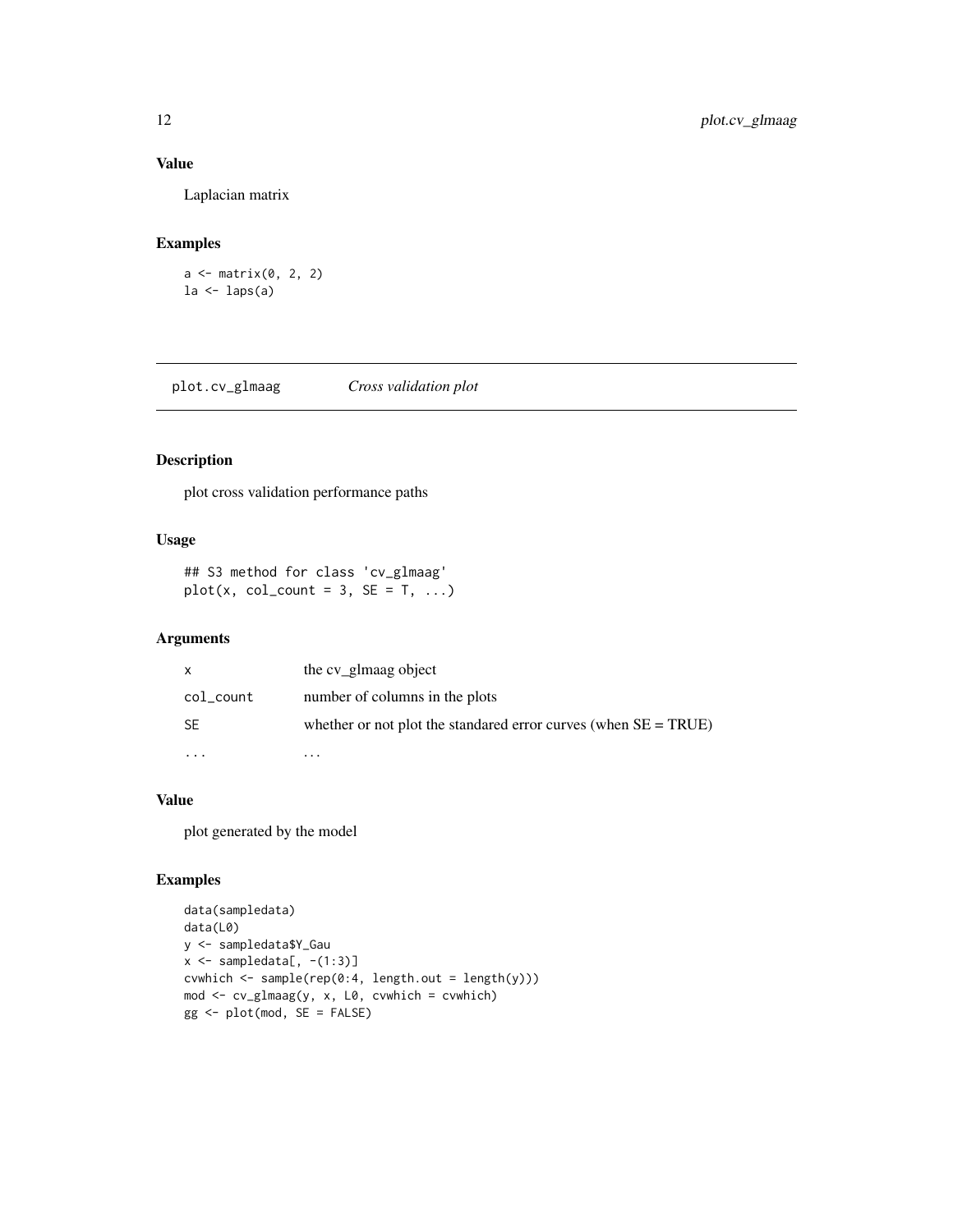<span id="page-12-0"></span>

Generates coefficients, lok likelihood, or number of parameters paths for glmaag models

#### Usage

```
## S3 method for class 'glmaag'
plot(x, col_count = 3, type = "coef", ...)
```
#### Arguments

| x.        | glmaag object                                                                                               |
|-----------|-------------------------------------------------------------------------------------------------------------|
| col_count | number of columns shown in the plot (when type $=$ 'coef)                                                   |
| type      | can be "coef" (coefficients paths), "loglik" (log likelihood paths), or "n" (number<br>of parameters paths) |
| $\cdots$  | $\cdots$                                                                                                    |

#### Value

plots

#### Examples

```
data(sampledata)
data(L0)
y <- sampledata$Y_Gau
x \leftarrow sampledata[, -(1:3)]
mod <- glmaag(y, x, L0)
gg <- plot(mod, type = 'loglik')
```
plot.ss\_glmaag *Instability plot*

#### Description

Instability path plot

#### Usage

```
## S3 method for class 'ss_glmaag'
plot(x, ...)
```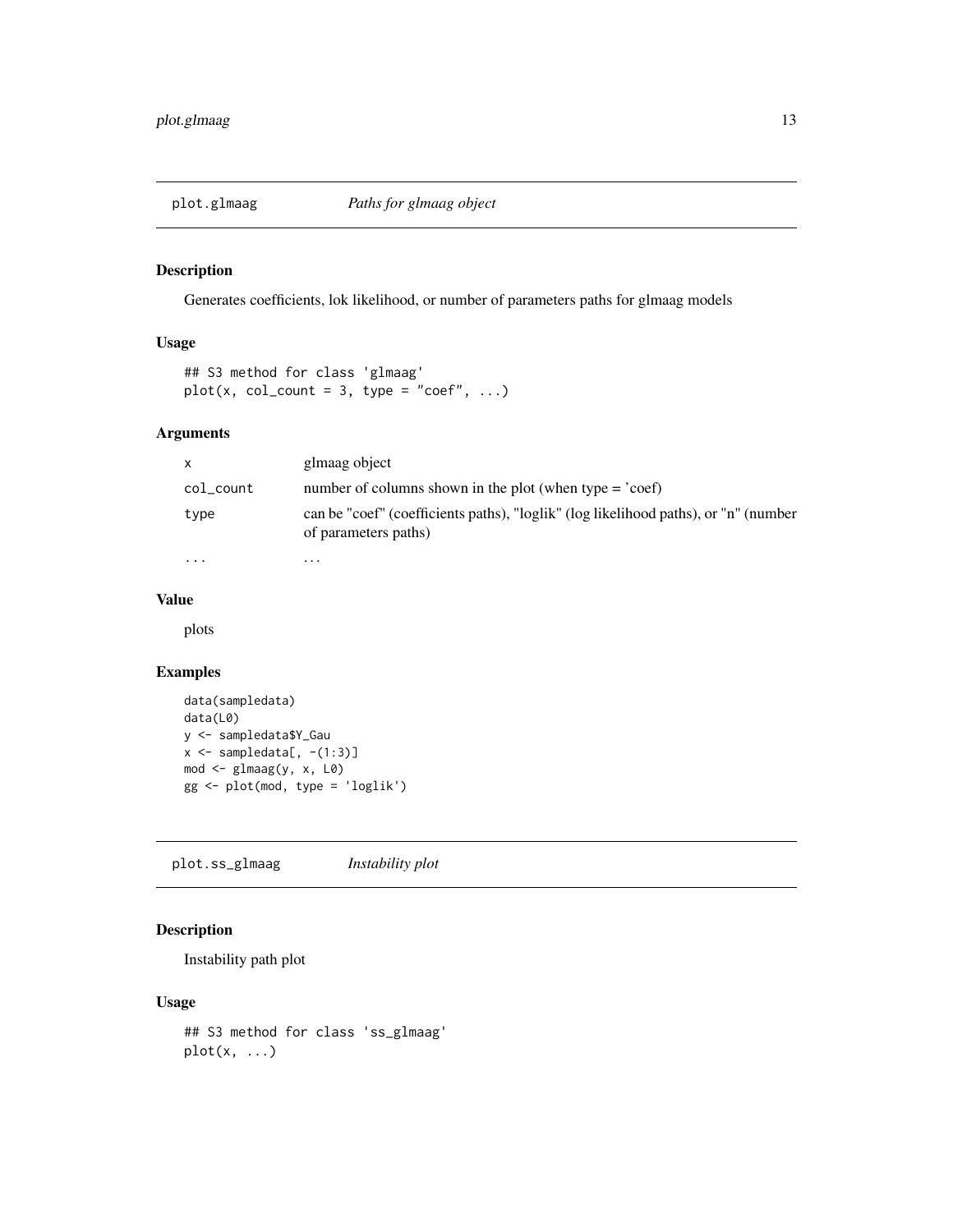#### Arguments

x the input ss\_glmagrph object ... . . .

#### Value

the instability path

#### Examples

```
data(sampledata)
data(L0)
y <- sampledata$Y_Gau
x <- sampledata[, 4:6]
mod <- ss_glmaag(y, x, L0[seq_len(3), seq_len(3)], nsam = 3)
gg <- plot(mod)
```
predict.cv\_glmaag *Predict*

#### Description

Prediction for cv\_glmaag model

#### Usage

```
## S3 method for class 'cv_glmaag'
predict(object, x, type1se = T, type = "link", ...)
```
#### Arguments

| object   | the estimated cv_glmaag model                                                                                                                                                                                                                |
|----------|----------------------------------------------------------------------------------------------------------------------------------------------------------------------------------------------------------------------------------------------|
| $\times$ | the new dataset for prediction, if omitted returns the training prediction                                                                                                                                                                   |
| type1se  | whether or not using the coefficients by one standard error ruld, default to be<br>TRUE                                                                                                                                                      |
| type     | can be either "link", or "response", link returns linear predicted score, For Gaus-<br>sian model this option can be ingnored, for logistic model "response" returns<br>predicted probability, for Cox model "reponse" returns relative risk |
|          | .                                                                                                                                                                                                                                            |

#### Value

the predicted value

<span id="page-13-0"></span>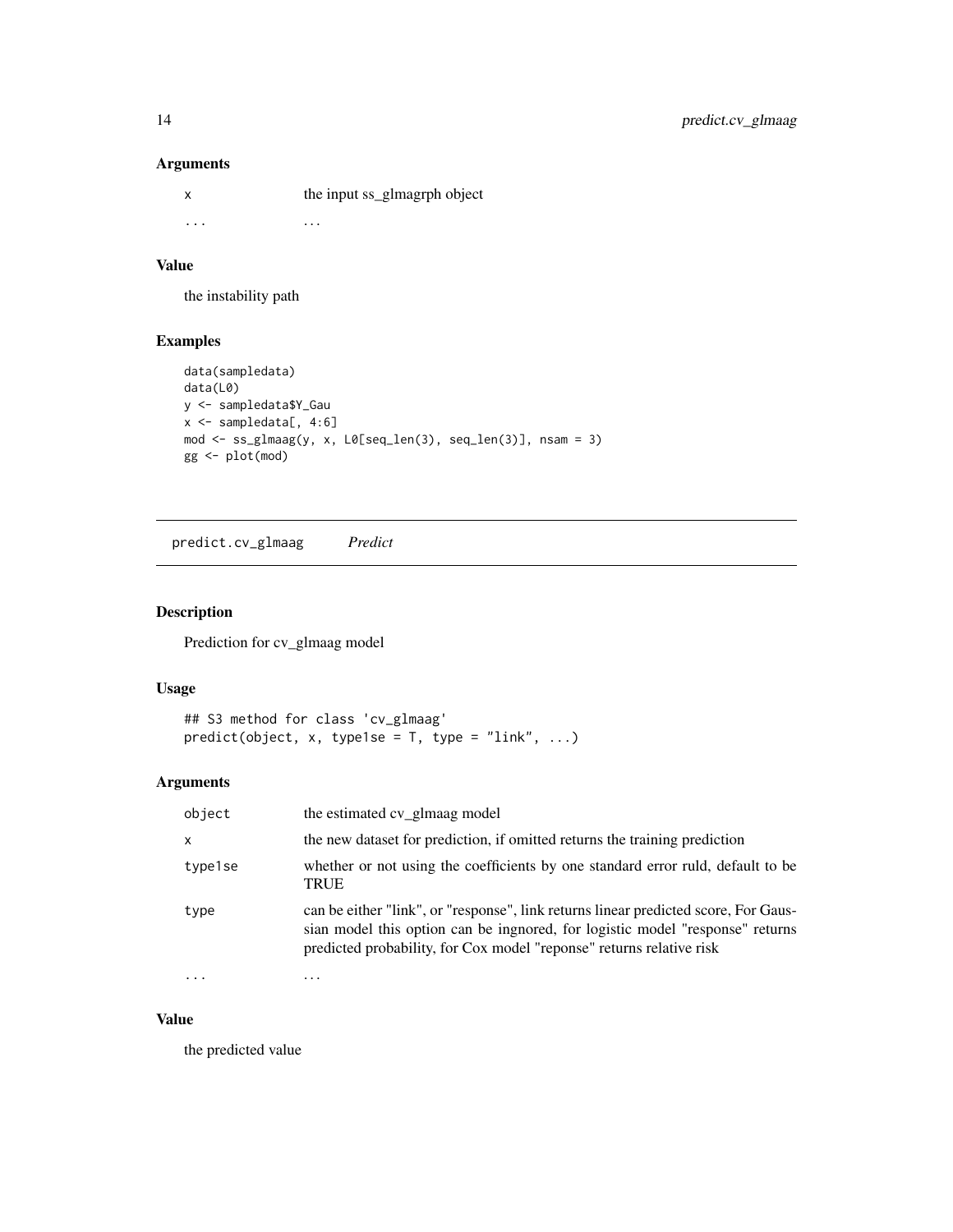#### <span id="page-14-0"></span>predict.glmaag 15

#### Examples

```
data(sampledata)
data(L0)
y <- sampledata$Y_Gau
x \leftarrow sampledata[, -(1:3)]
cvwhich \leq sample(rep(0:4, length.out = length(y)))
mod <- cv_glmaag(y, x, L0, cvwhich = cvwhich)
pp <- predict(mod)
```
predict.glmaag *Prediction for glmaag*

#### Description

Prediction using glmaag model

#### Usage

```
## S3 method for class 'glmaag'
predict(object, x, lam1, lam2, type = "link",
 cutp = 0.5, ...
```
#### Arguments

| object  | fitted glmaag object                                                                                                                                                                                              |
|---------|-------------------------------------------------------------------------------------------------------------------------------------------------------------------------------------------------------------------|
| X       | The new dataset to be predicted, do training prediction if x is missing                                                                                                                                           |
| $l$ am1 | lambda1 sequence for prediction, must be within the fitted model                                                                                                                                                  |
| lam2    | lambda2 sequence for prediction, must be within the fitted model                                                                                                                                                  |
| type    | type of prediction (can be "link", "reponse"), ignored for Gaussian model. "link"<br>is the linear predicted score, "response" is the predicted probability for logistic<br>model and relative risk for Cox model |
| cutp    | the cut off value for binary outcome, default to be 0.5                                                                                                                                                           |
|         | .                                                                                                                                                                                                                 |

#### Value

predicted values

```
data(sampledata)
data(L0)
y <- sampledata$Y_Gau
x \leftarrow sampledata[, -(1:3)]
mod \leftarrow glmaag(y, x, L0)
pp <- predict(mod)
```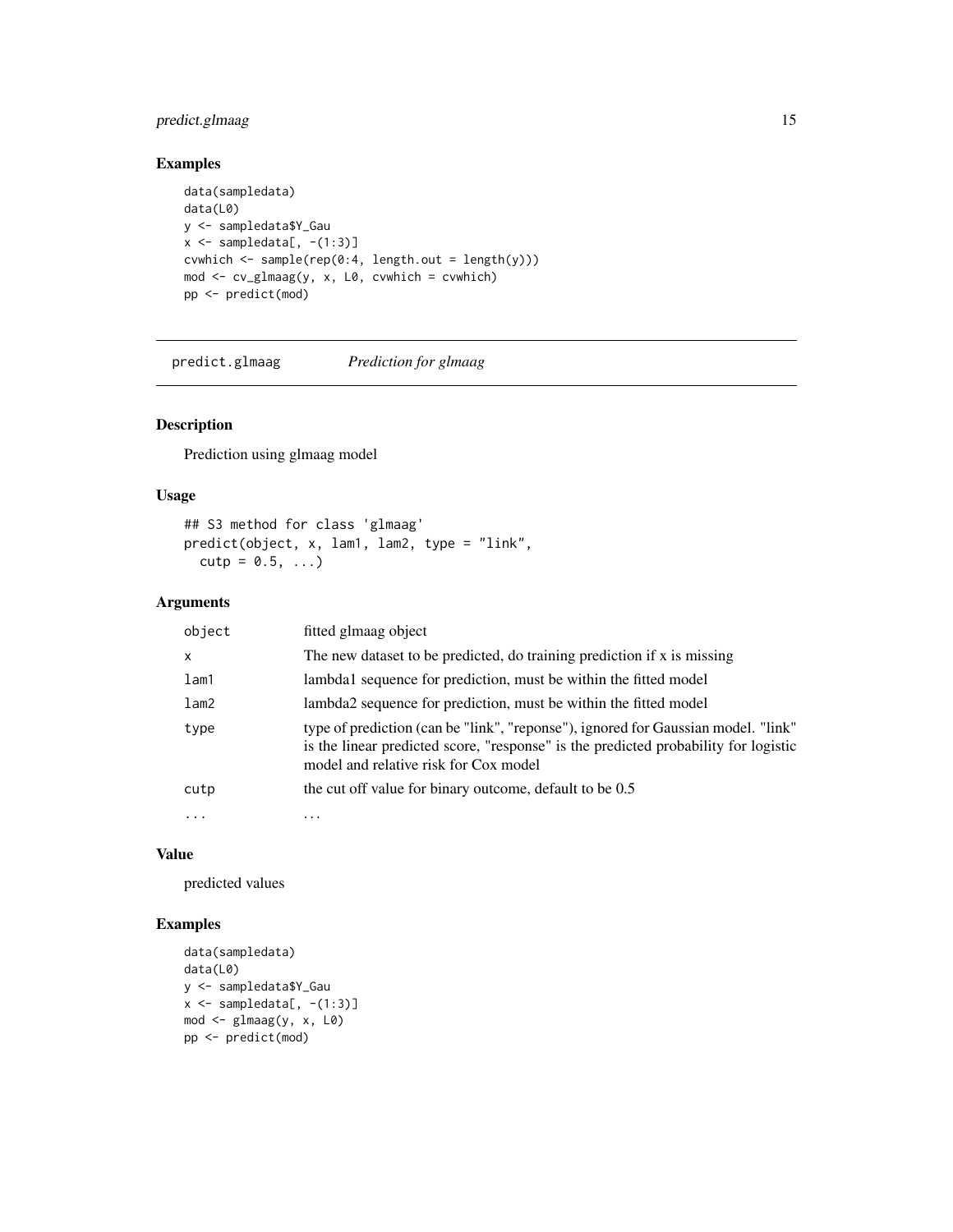<span id="page-15-0"></span>predict.ss\_glmaag *Prediction via stability selection*

#### Description

Predict using the model tuned by stability selection

#### Usage

```
## S3 method for class 'ss_glmaag'
predict(object, x, type = "link", ...)
```
#### Arguments

| object       | the ss glmaag object                                                                                                                                                                                                 |
|--------------|----------------------------------------------------------------------------------------------------------------------------------------------------------------------------------------------------------------------|
| $\mathsf{x}$ | the new dataset to be predicted, do training prediction if x is missing                                                                                                                                              |
| type         | type of prediction (can be "link", or "reponse"), ignored for Gaussian model.<br>"link" is the linear predicted score, "response" is the predicted probability for<br>logistic model and relative risk for Cox model |
|              | .                                                                                                                                                                                                                    |

#### Value

the predicted values

#### Examples

```
data(sampledata)
data(L0)
y <- sampledata$Y_Gau
x \leq - sampledata[, 4:6]
mod <- ss_glmaag(y, x, L0[seq_len(3), seq_len(3)], nsam = 3)
pp <- predict(mod)
```
print.cv\_glmaag *the results of the cross validation model*

#### Description

print fitted information

#### Usage

```
## S3 method for class 'cv_glmaag'
print(x, \ldots)
```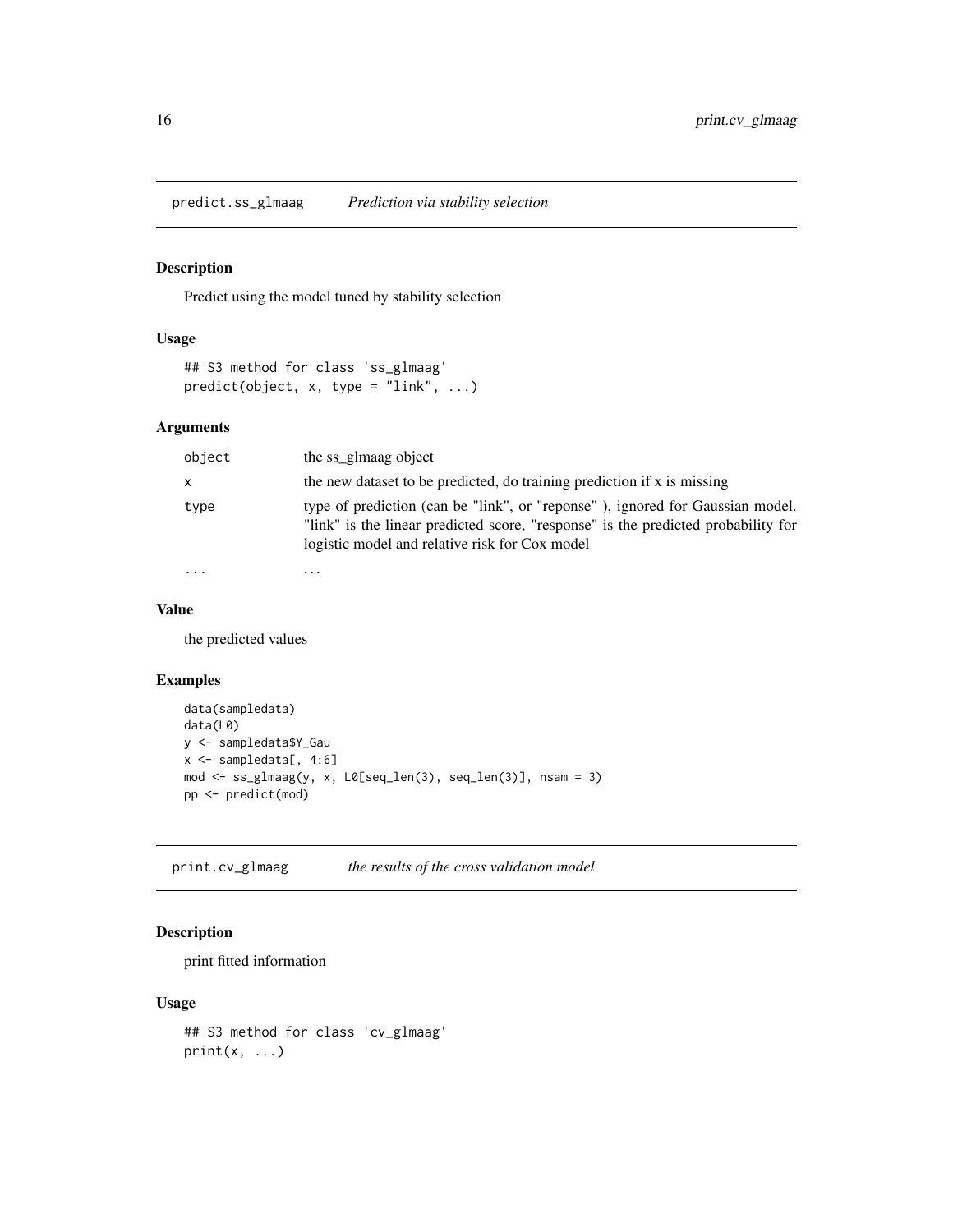#### <span id="page-16-0"></span>print.ss\_glmaag 17

#### Arguments

x the fitted cv\_glmaag object ... . . .

#### Examples

```
data(sampledata)
data(L0)
y <- sampledata$Y_Gau
x \leftarrow sampledata[, -(1:3)]
cvwhich <- sample(rep(0:4, length.out = length(y)))
mod <- cv_glmaag(y, x, L0, cvwhich = cvwhich)
print(mod)
```
print.ss\_glmaag *the results of the stability selection model*

#### Description

print fitted information

#### Usage

## S3 method for class 'ss\_glmaag'  $print(x, \ldots)$ 

#### Arguments

x the fitted ss\_glmaag object ... . . .

```
data(sampledata)
data(L0)
y <- sampledata$Y_Gau
x \leq - sampledata[, 4:6]
mod <- ss_glmaag(y, x, L0[seq_len(3), seq_len(3)], nsam = 3)
print(mod)
```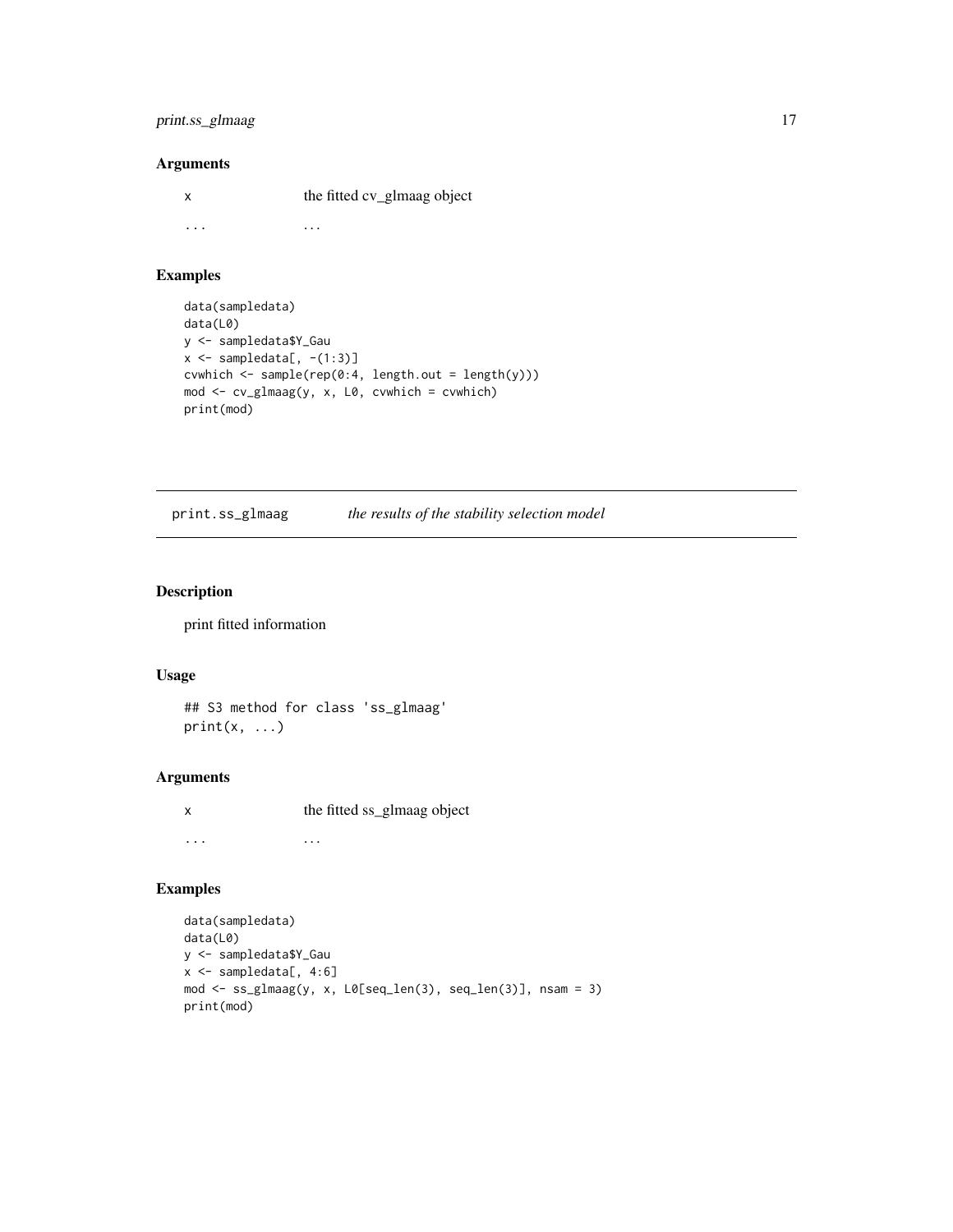<span id="page-17-0"></span>runtheExample *Shiny app*

#### Description

Run the shiny app for web interative using. You need to load data.table, dplyr, ggplot2, plotROC, and survminer beforehand. If you want to do parallel computing, you also need to register cores.

#### Usage

runtheExample(whetherrun)

#### Arguments

whetherrun whether to run shiny app, default to be TRUE

#### Examples

runtheExample(FALSE)

sampledata *Simulated data*

#### Description

A data set containing outcome for Gaussian, logistic, and Cox variables and 20 predictors

#### Usage

sampledata

#### Format

a data frame with 100 rows and 23 variables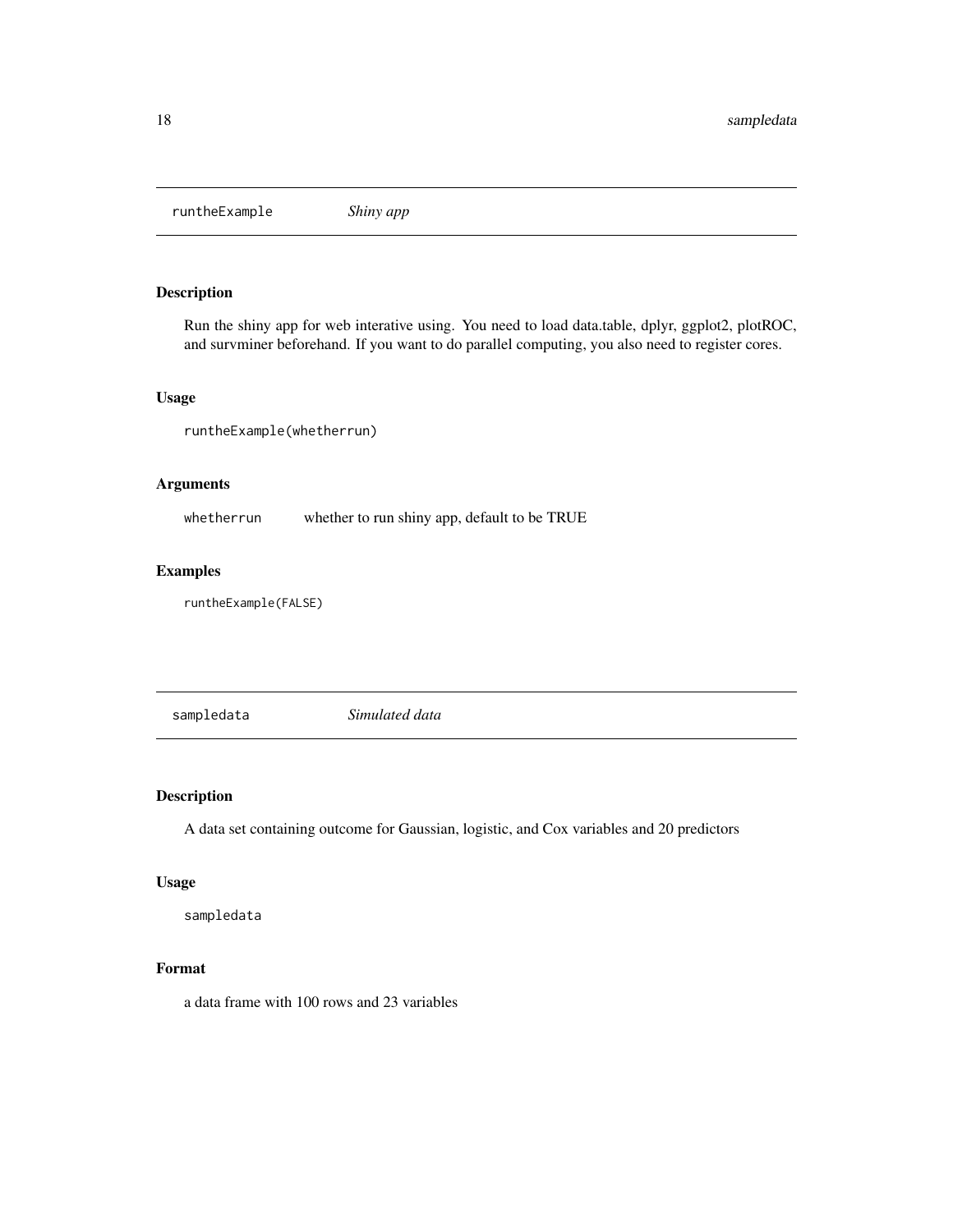<span id="page-18-0"></span>

Do stability selection for glmaag

#### Usage

```
ss_glmaag(y, x, L, nfolds = 5, subn, nsam = 100, beta = 0.15,
 gam = 1, tune = F, est = T, lam1, lam2, w0, adaptl1 = T,
 adapt12 = T, pind, intercept = T, standardize = T,
 maxiter = 10000, cri = 0.001, fam = "Gaussian", measdev = T,
 type1se = T, parallel = F)
```

| У           | outcome                                                                                                                                                                                               |
|-------------|-------------------------------------------------------------------------------------------------------------------------------------------------------------------------------------------------------|
| X           | predictors matrix                                                                                                                                                                                     |
| L           | Laplacian matrix for the first network                                                                                                                                                                |
| nfolds      | number of folds used in cross validation to estimate the 11 weights or network<br>tuning, default to be five                                                                                          |
| subn        | number of samples in each subset, default to be $n/2$ if $n<$ 400 and $10$ sqrt $(10)$ if<br>n > 400                                                                                                  |
| nsam        | number of subsets, default to be 100                                                                                                                                                                  |
| beta        | the cut off for instability score                                                                                                                                                                     |
| gam         | The power of weights of 11 penalty, default to be ones                                                                                                                                                |
| tune        | whether to tune the input network with estimated network or identity matrix,<br>ignored if no input network                                                                                           |
| est         | when there is no input network whether to use estimated network or identiy<br>matrix (elastic net) or mixed the network with estimated network or identity<br>matrix, default to be estimated network |
| lam1        | The tuning parameters for 11 penalty. If not defined, searched by default                                                                                                                             |
| lam2        | The tuning parameters for quadratic penalty. If not defined, searched by default                                                                                                                      |
| wØ          | Weights for 11 penalty. If not defined, estimated via quadratic penalyzed regres-<br>sion                                                                                                             |
| adaptl1     | whether to adapt the 11 penalty, default to be TRUE                                                                                                                                                   |
| adapt12     | whether to adapt the sign for quadratic penalty, default to be TRUE                                                                                                                                   |
| pind        | indicator vector whether to put 11 penalty on the feature, 1 means penalyzed<br>while 0 means not penalyzed, default to be all ones (all penalyzed)                                                   |
| intercept   | whether to include intercept. Ignore for Cox regression                                                                                                                                               |
| standardize | whether to standardize predictors                                                                                                                                                                     |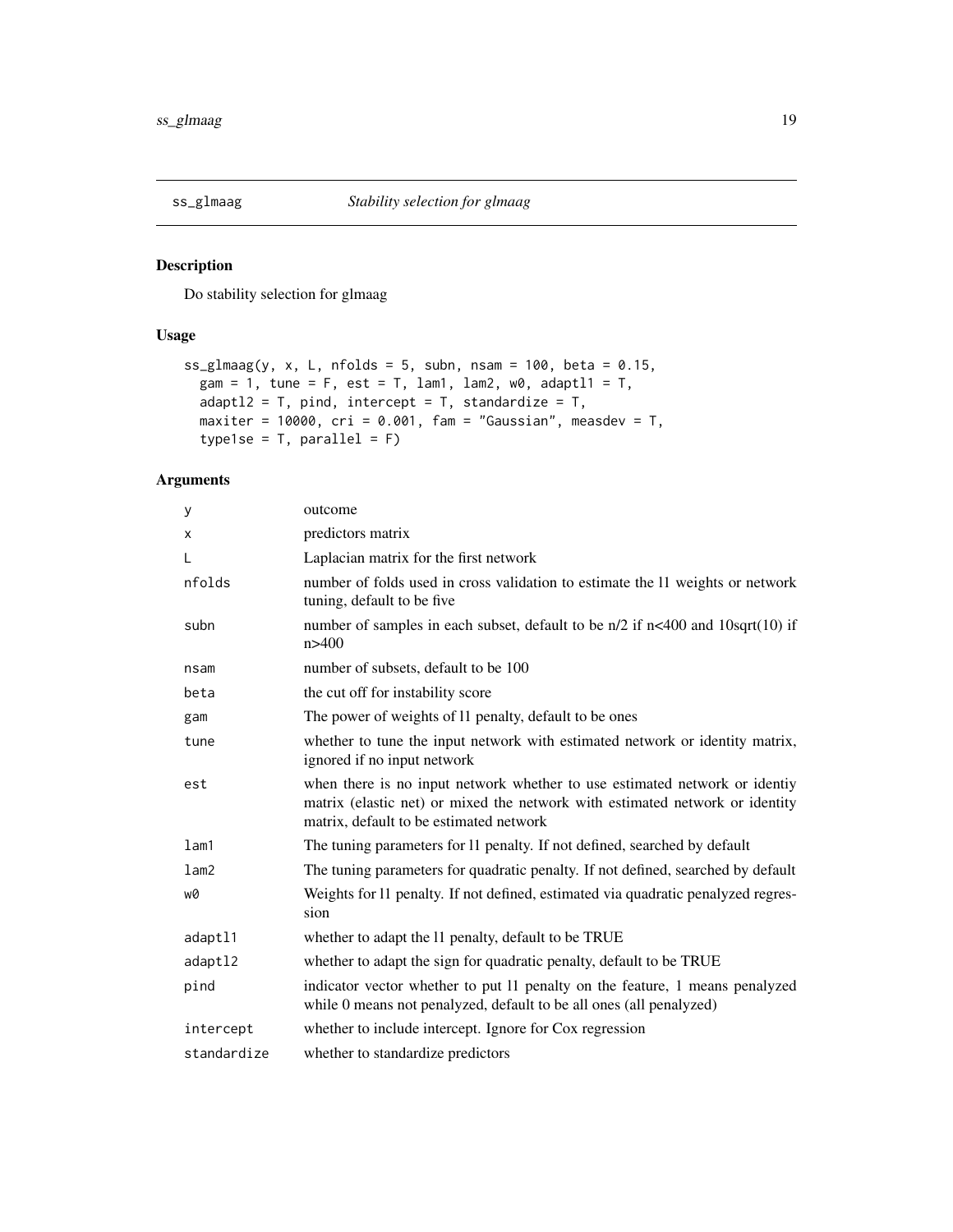| maxiter  | maximum number of iterations, default to be 500                                                                                                                                                                    |
|----------|--------------------------------------------------------------------------------------------------------------------------------------------------------------------------------------------------------------------|
| cri      | stoppint criterion, default to be 0.001                                                                                                                                                                            |
| fam      | family for the outcome, can be "Gaussian", "Logistic", and "Cox"                                                                                                                                                   |
| measdev  | Whether to use deviance to tune when estimate 11 weight and network sign,<br>default to be deviance. If not, use mean absolue error, area under ROC curve, or<br>concordance index for Gaussian, Logistic, and Cox |
| type1se  | whether to use one standard error or maximum rule for 11 weight estimation and<br>network sign, default to be one standard error rule                                                                              |
| parallel | whether to do parallel computing at each subset, need to set up parallel first,<br>default to be FALSE                                                                                                             |

#### Value

| input         | input matrix for predictors                         |
|---------------|-----------------------------------------------------|
| lambda1       | searching sequence for 11 penalty parameters        |
| lamdba2       | searching sequence for quadratic penalty parameters |
| $lambda_1$ ss | optimal 11 parameter                                |
| lambda2 ss    | optimal quadratic parameter                         |
| $n$ _ss       | number of parameters obtained by the optimal model  |
| <b>SSM</b>    | instability score paths                             |
| ssf           | selection probability paths                         |
| intercept_ss  | intercept estimated by the optimal model            |
| coef ss       | coefficients estimated by the optimal model         |
| fam           | the family of the outcome                           |

#### References

Meinshausen, N., & B"uhlmann, P. (2010). Stability selection. Journal of the Royal Statistical Society: Series B (Statistical Methodology), 72(4), 417-473.

Liu, H., Roeder, K., & Wasserman, L. (2010). Stability approach to regularization selection (stars) for high dimensional graphical models. In Advances in neural information processing systems (pp. 1432-1440).

```
data(sampledata)
data(L0)
y <- sampledata$Y_Gau
x <- sampledata[, 4:6]
mod <- ss_glmaag(y, x, L0[seq_len(3), seq_len(3)], nsam = 3)
```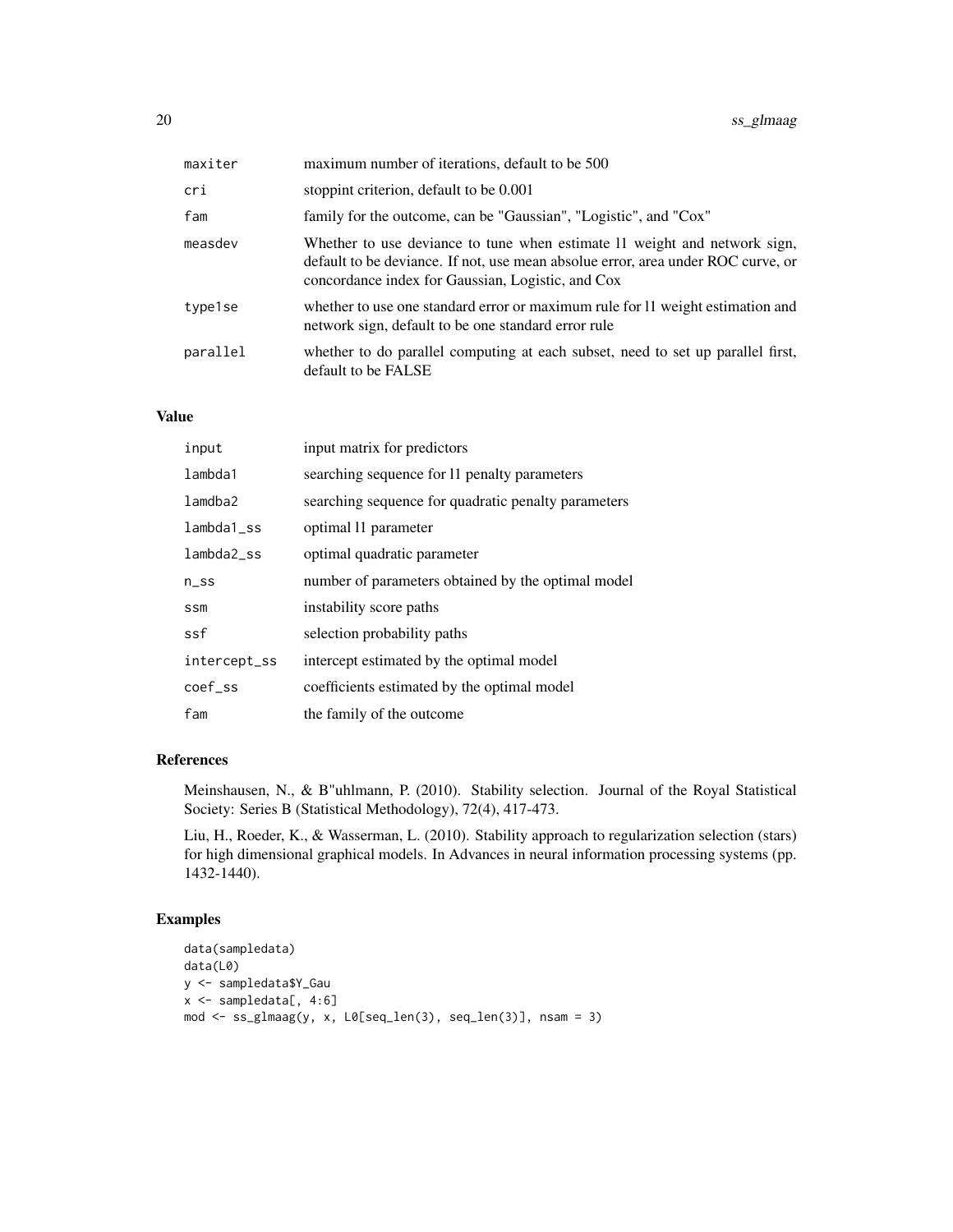<span id="page-20-0"></span>tune\_network *tune two network*

#### Description

Tune two network for better prediction.

#### Usage

```
tune_network(y, x, L1, L2, adaptl2 = T, nfolds = 5, cvwhich, foldseed,
 stratify = T, lam0, bets, intercept = T, standardize = T,
 fam = "Gaussian", type1se = T, measdev = T, maxiter = 10000,
 cri = 0.001, parallel = F)
```

| y              | outcome                                                                                                                                                                   |
|----------------|---------------------------------------------------------------------------------------------------------------------------------------------------------------------------|
| Χ              | predictors matrix                                                                                                                                                         |
| L1             | Laplacian matrix for the first network                                                                                                                                    |
| L <sub>2</sub> | Laplacian matrix for the second network                                                                                                                                   |
| adaptl2        | whether to adapt the sign for quadratic penalty, default to be TRUE                                                                                                       |
| nfolds         | number of folds used in cross validation, default to be five                                                                                                              |
| cvwhich        | fold assignment, start from zero, if missing do random cross validation                                                                                                   |
| foldseed       | the random seed for cross validation design                                                                                                                               |
| stratify       | whether to do stratified cross validation for Logistic or Cox model, default to be<br><b>TRUE</b>                                                                         |
| lam0           | The tuning parameters for quadratic penalty. If not defined, tuned by default                                                                                             |
| bets           | The candidate weight for the first network, must be between 0 and 1, default to<br>be $0, 0.1, \ldots, 1$                                                                 |
| intercept      | whether to include intercept. Ignore for Cox regression                                                                                                                   |
| standardize    | whether to standardize predictors                                                                                                                                         |
| fam            | family for the outcome, can be "Gaussian", "Logistic", and "Cox"                                                                                                          |
| type1se        | whether to use one standard error or maximum rule, default to be one standard<br>error rule                                                                               |
| measdev        | Whether to use deviance to tune, default to be deviance. If not, use mean absolue<br>error, area under ROC curve, or concordance index for Gaussian, Logistic, and<br>Cox |
| maxiter        | maximum number of iterations, default to be 500                                                                                                                           |
| cri            | stoppint criterion, default to be 0.001                                                                                                                                   |
| parallel       | whether to do parallel computing at each fold                                                                                                                             |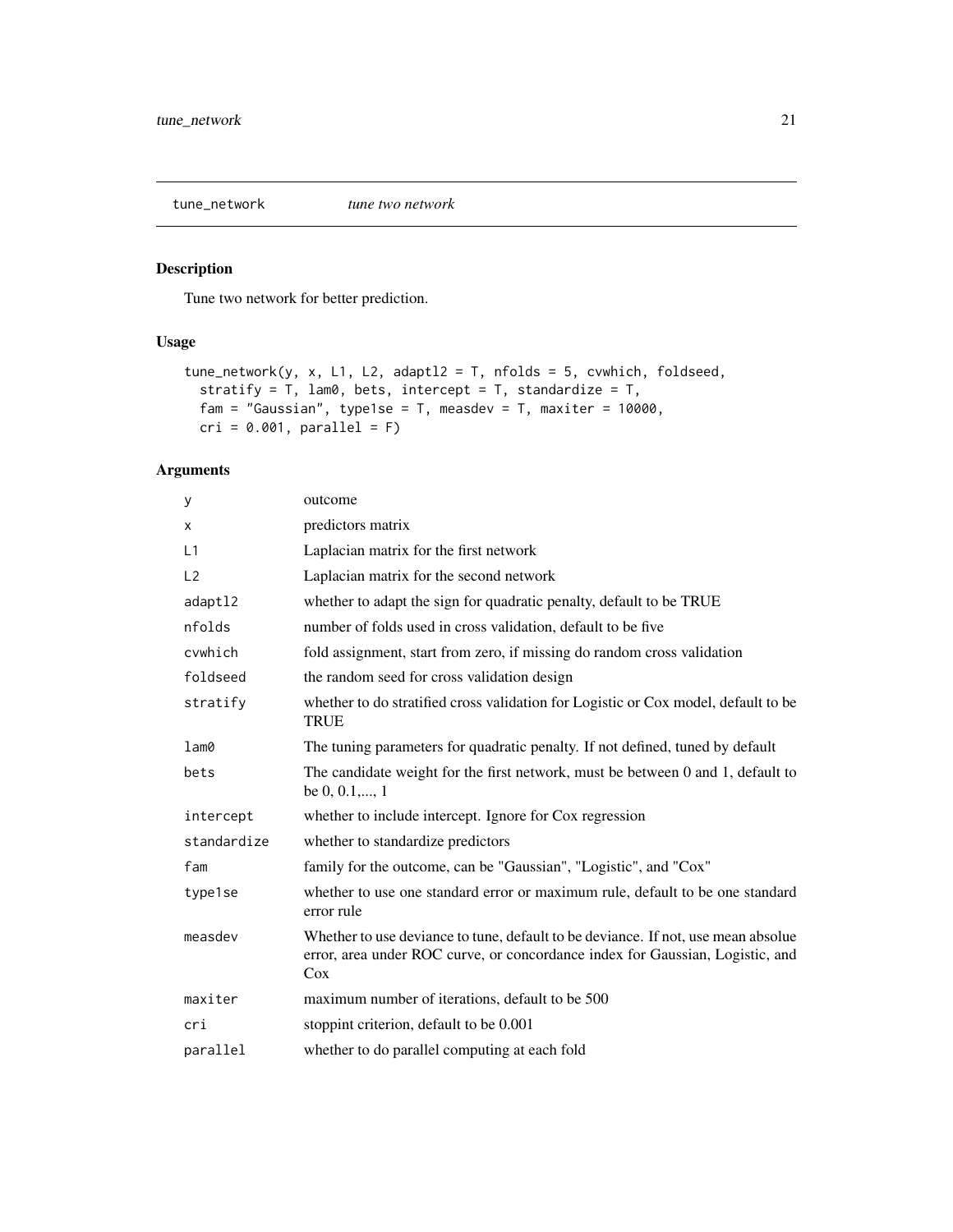#### Value

| est    | estimated mixed Laplacian matrix     |
|--------|--------------------------------------|
| weight | weights for the two Laplacian matrix |

```
data(sampledata)
data(L0)
data(L1)
y <- sampledata$Y_Gau
x \leftarrow sampledata[, -(1:3)]
Ltune <- tune_network(y, x, L0, L1, adaptl2 = FALSE)
weight <- Ltune@weight
Lest <- Ltune@est
```